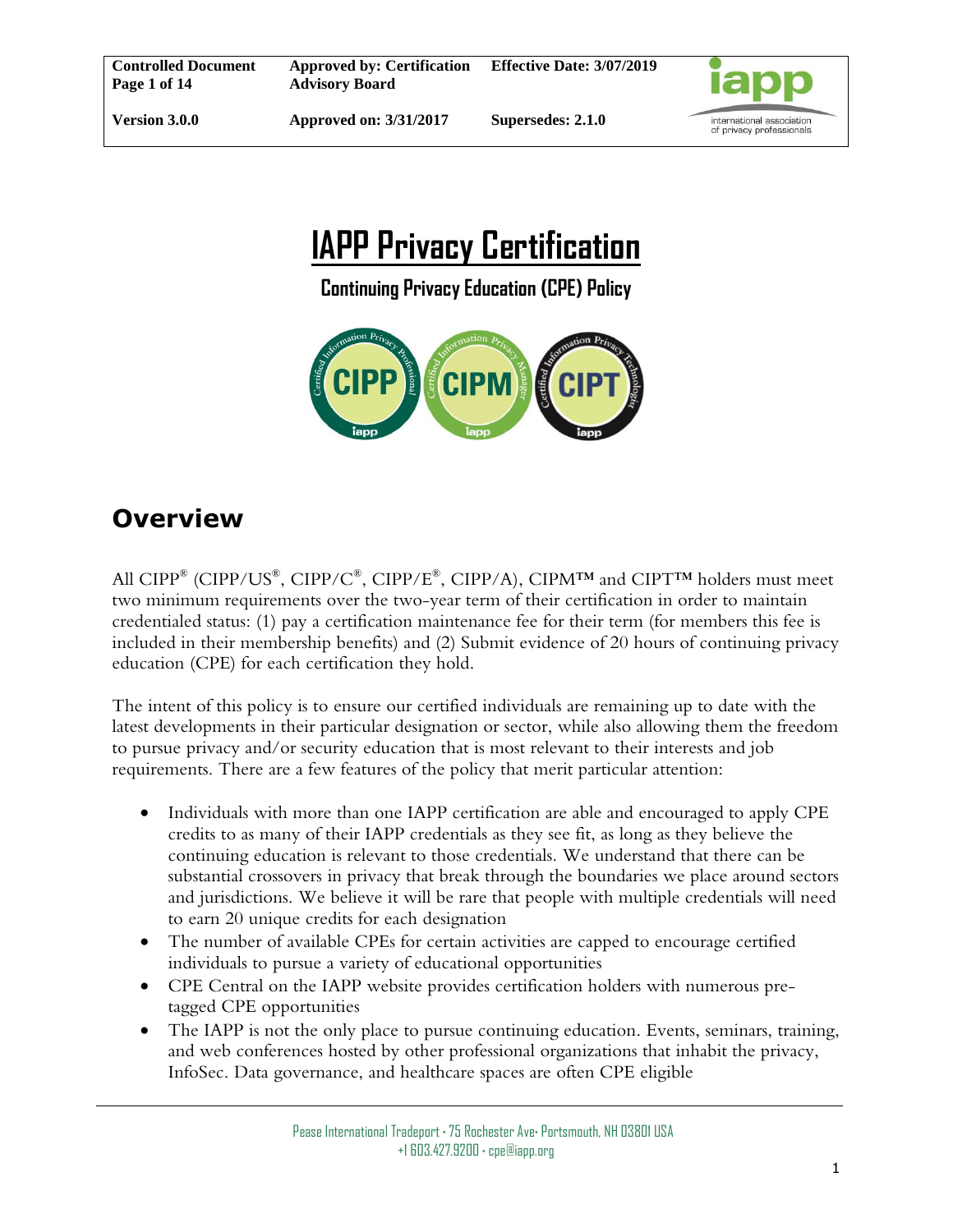| <b>Controlled Document</b><br>Page 2 of 14 | <b>Approved by: Certification</b><br><b>Advisory Board</b> | <b>Effective Date: 3/07/2019</b> | <b>lapp</b>                                           |
|--------------------------------------------|------------------------------------------------------------|----------------------------------|-------------------------------------------------------|
| Version 3.0.0                              | <b>Approved on: 3/31/2017</b>                              | Supersedes: 2.1.0                | international association<br>of privacy professionals |

This CPE policy was developed by the IAPP in conjunction with its advisory boards. The various requirements of the policy have been reviewed and approved by the Certification Advisory Board of the IAPP. The IAPP and the certification advisory boards established the CPE program and policy and are solely responsible for reviewing, approving and issuing CPE credits. For any questions or needs relating to continuing privacy education, please contact the IAPP directly (see CPE Contact Information below).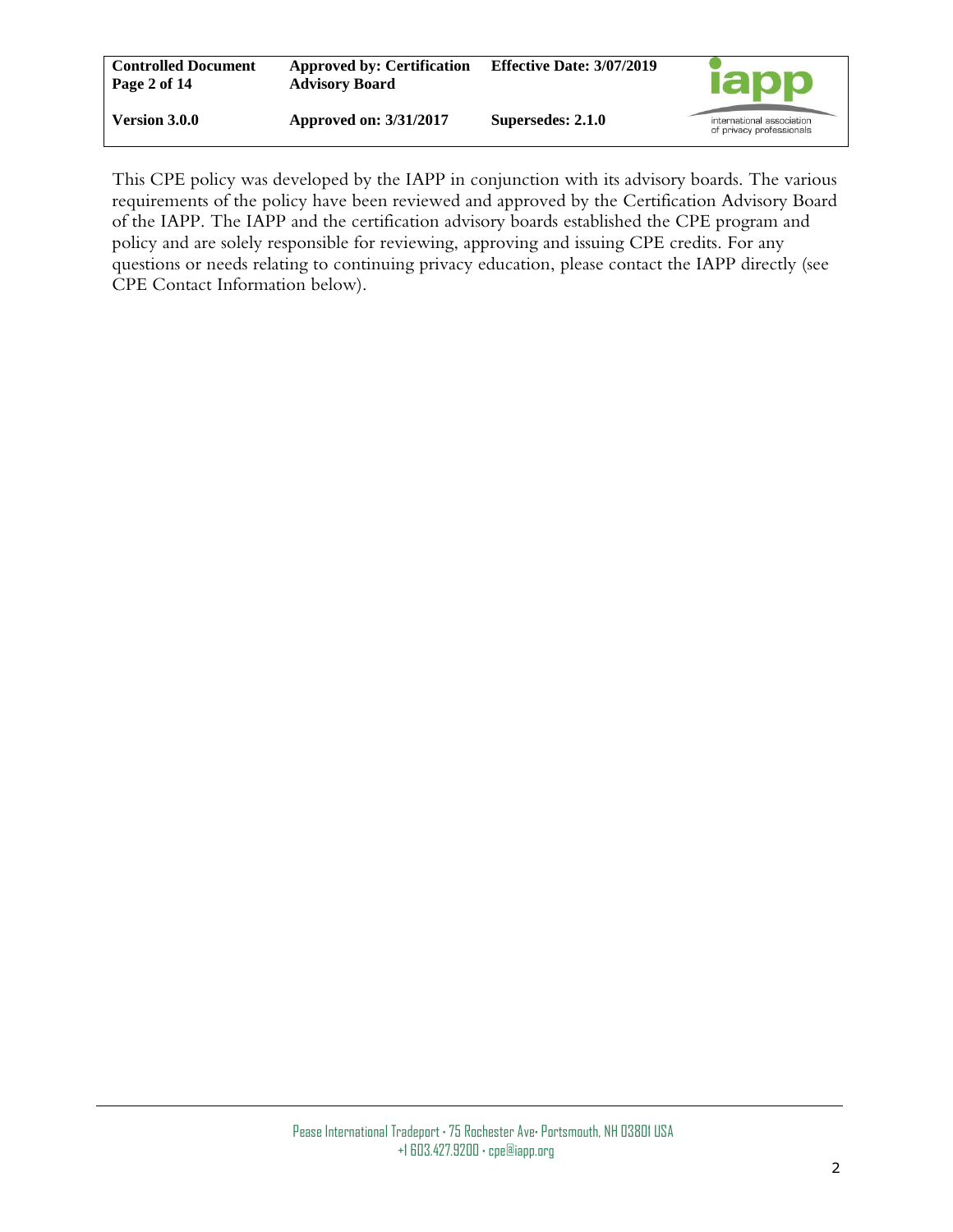

**Version 3.0.0**

# **Continuing Privacy Education**

# **Definition**

A continuing privacy education (CPE) credit is defined as a (usually) one-hour unit earned from participating in or attending any program, event, or forum, reading or writing any published written material, creating and administering a presentation, course of instruction, or other activity that relates *to privacy and/or security.*

# **Certification Term**

The IAPP credential (CIPP/US, CIPP/C, CIPP/E, CIPP/A, CIPM or CIPT) is considered "active" beginning on the date that the individual credential holder has successfully completed the certification examination for that credential and has paid a certification maintenance fee or is an active member.

The credential term is two years from the first day of the month following the date the credential was earned and each anniversary thereof. A person with multiple credentials will adhere to the anniversary of his or her first credential, this is referred to as *Term Alignment*. If an additional certification is attained *past* year 1 of his or her existing term, CPEs will not be required for the new certification until the individual's next term starts (in alignment with his or her first certification.) He or she will then be required to complete the 20 additional credits. If the additional certification is attained during year 1 of the existing term, the full 20 CPE's will be required.

#### **Certification Maintenance**

To maintain the credential(s) in good standing, the certification holder must meet the minimum requirement of CPEs for each term as well as pay the certification maintenance fee of \$250 (this fee is included in membership benefits). If the credential holder fails in either of these obligations, the credential will be considered *suspended* and the individual may no longer represent the CIPP/US, CIPP/C, CIPP/E, CIPP/A, CIPM or CIPT designation in person or on business cards in professional correspondence or other communications; furthermore, the IAPP Membership Directory will not represent the member as an IAPP credential holder.

A certified individual will receive at least three email reminders to submit their required CPEs— 90, 30, and 7 days before their term is set to expire.

#### **CPE Submission**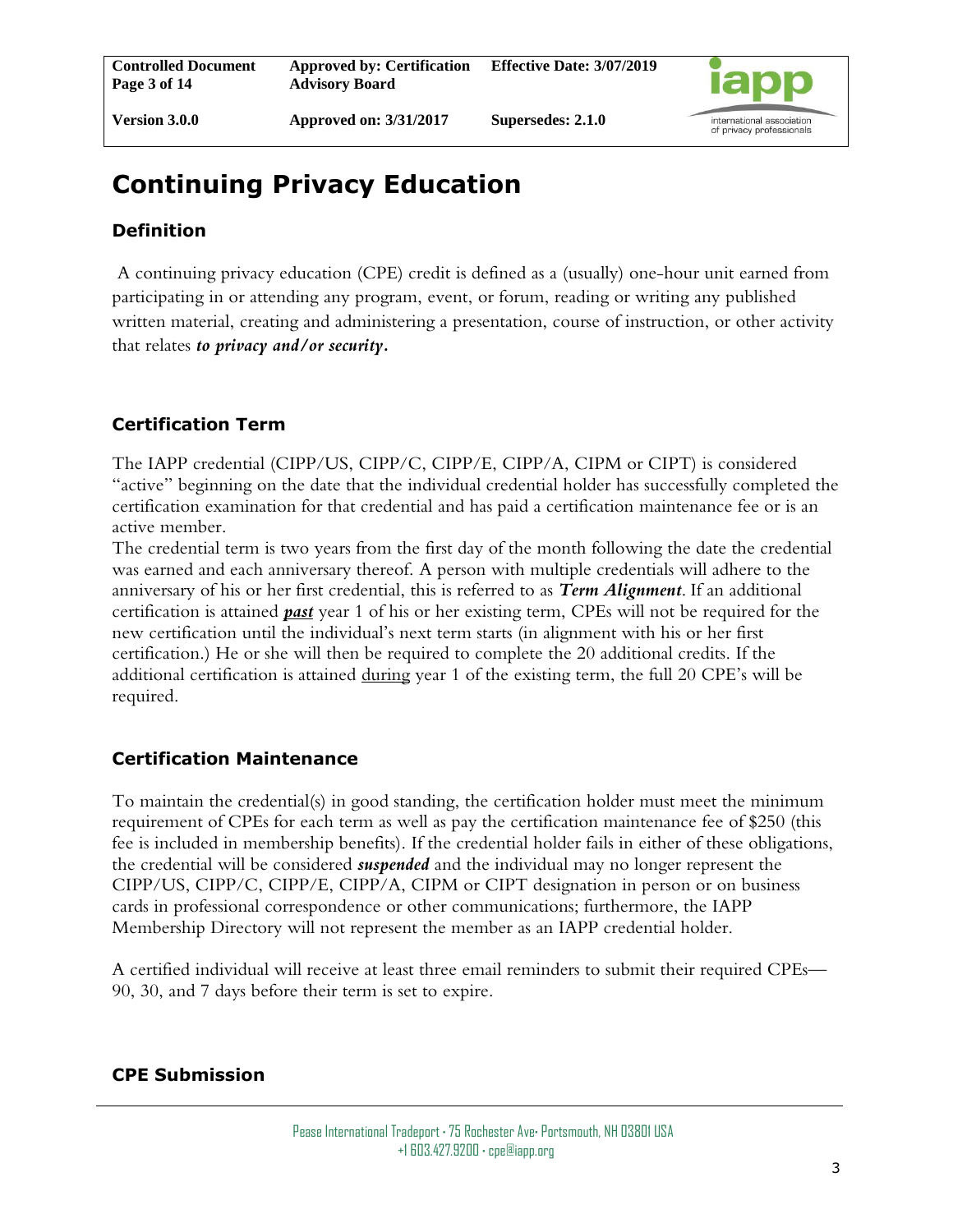It is the certificant's responsibility to ensure that CPEs earned from IAPP and non-IAPP programming and events have been applied correctly to their accounts.

Certified individuals must use the [CPE Submission Form](https://my.iapp.org/prog__submitceu) to self-report all non-IAPP activities within *90 days* of the event, otherwise the CPEs will not be accepted.

#### CPE Central

The IAPP has created a searchable database for all IAPP CPE-eligible activities. Certificants can search by certification designation, activity type, and CPE amount in order to find exactly what they need. CPEs are automatically added to the certificant's relevant certifications for all IAPP events.

#### CPE Providers

Each year, the IAPP designates many organizations as official CPE providers to give IAPPcertified individuals opportunities to earn CPE credits in addition to the ones the IAPP provides. All IAPP-approved CPE providers and events can be found on the **Approved CPE Provider** and [Industry Events](https://iapp.org/about/industry-events) pages on the IAPP website with detailed information about CPE availability. This professional benefit is available to all IAPP-certified individuals, members and non-members alike. We provide each approved organization with a CPE Provider logo; if you are unsure whether a course is IAPP approved, please contact the [Certification department.](mailto:cpe@iapp.org)

#### **Suspension and Reinstatement**

An individual's certification can be suspended due to a lack of membership or enrollment in the Certification Maintenance Fee (CMF), or for lack of their required CPE's. NOTE: The CMF is strictly a credential activation product and therefore runs concurrently with the Certificate term. Membership is not a certification-only product and as a result may have a unique start and end date separate from the certification term. IAPP membership benefits includes the CMF fee.

#### Suspension for Lack of CPE's:

If, at the end of a certification term, the certificant has not completed and submitted the required amount of CPEs, his or her new term will begin in suspended status. When an individual's certification is suspended for lack of CPEs, he or she cannot submit CPEs earned in the prior term to cover the deficiency from that term; instead, he or she must earn additional CPEs during the new term to cover the gap from the prior term. Once the individual earns the CPEs owed from the prior term, the suspension will be lifted. Once the certification is returned to active status, the individual must then satisfy the regular CPE requirements for their credential(s) for the current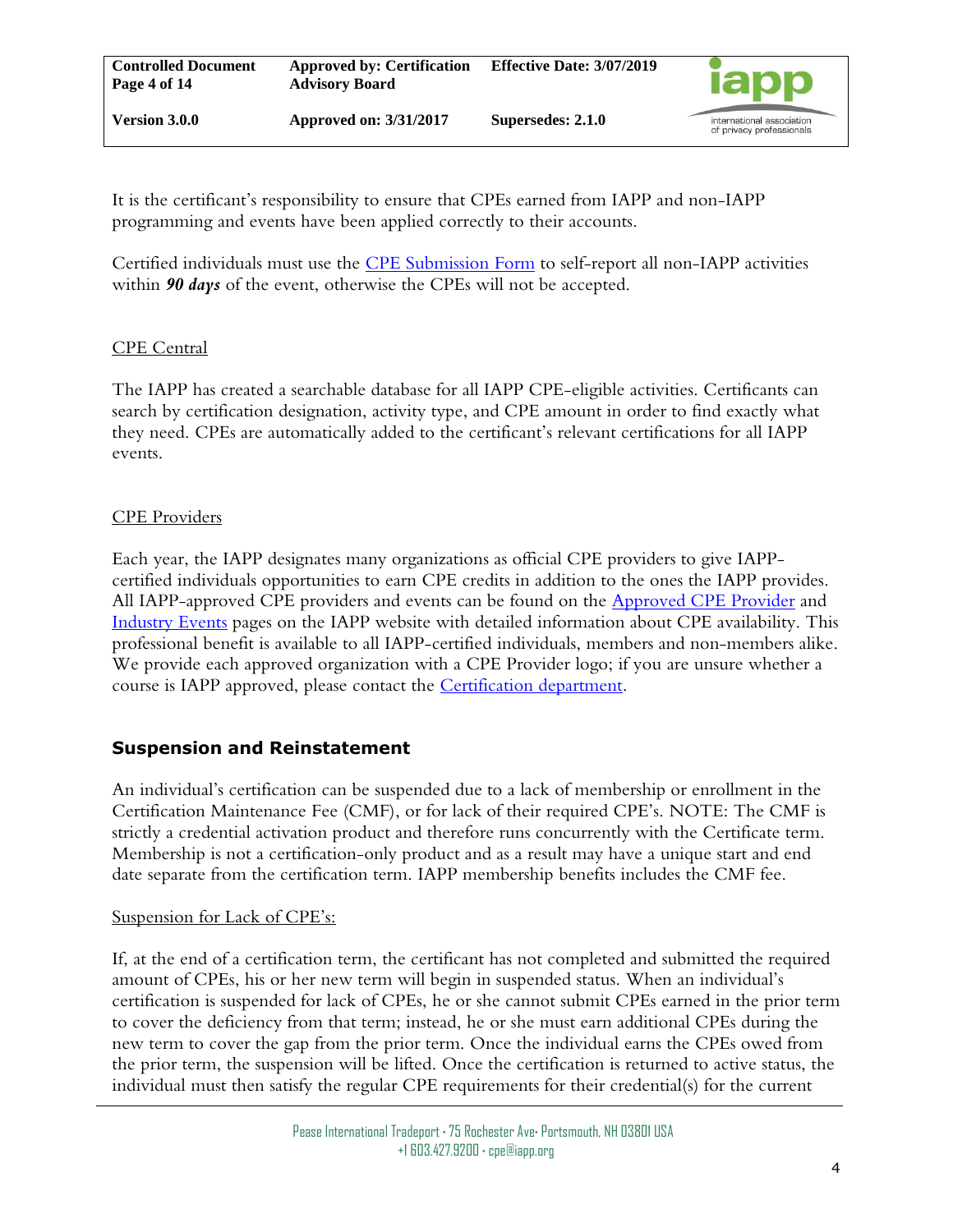term. For example, someone with a CIPP/US whose term expires while she still owes 8 CPEs will then need to earn 28 during the new term. Once she submits 8 CPEs, her certification will return to active status and she will be required to earn the 20 CPEs for the current term.

#### Suspension for Lack of Membership:

If a certificant's membership lapses during his or her certification term, the certificant's certification(s) will be suspended immediately. The certification(s) will be reinstated once payment of all missing fees has been processed.

#### Suspension for Lack of CMF:

If, at the end of a certification term, the certificant has not paid the CMF for the next term, his or her next term will begin in suspended status. The certification will become active once the individual pays the CMF.

#### An individual's certification will be revoked if any of the following three events occur:

- 1. If, during an individual's certification term, he or she has been suspended for failure to pay the certification maintenance fee, and at the end of the suspended certification term the fee has not been paid, the credential will be revoked.
- 2. If, during an individual's certification term, he or she has been suspended for failure to pay renewal membership fees, and at the end of their current certification term the fees have not been paid, the credential will be revoked.
- 3. If, at the end of a certification term, an individual is suspended for failure to submit the required CPEs and does not remedy the CPE shortage by the end of his or her next term, the credential will be revoked.

Certificants with revoked credentials will be required to retake and pass the certification designation(s) exams and if necessary, pay the certification maintenance fee (non-members) or restore active IAPP membership status

#### **Multiple Credentials**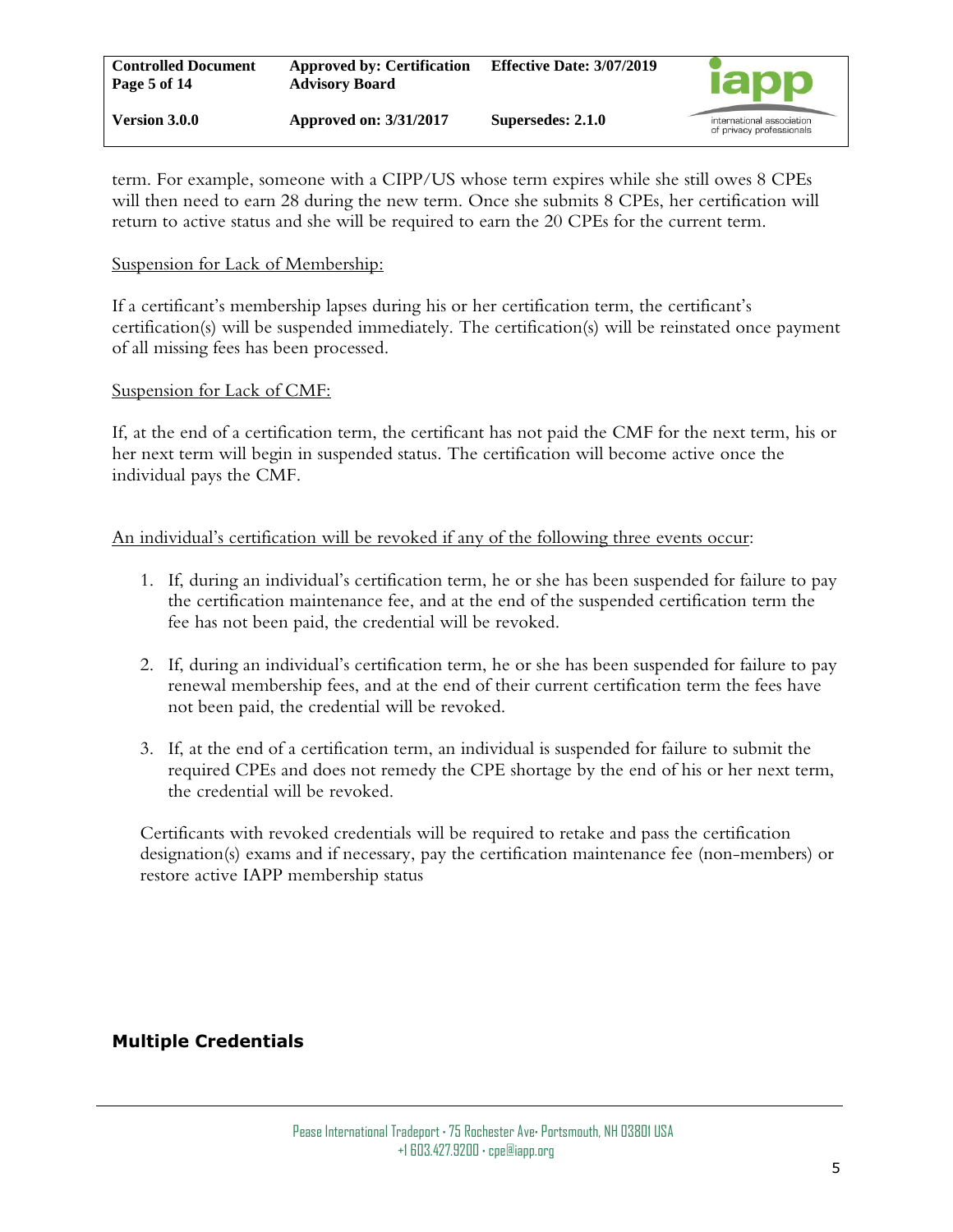People with two or more credentials are required to earn 20 CPE credits for each credential per two-year term.

#### Term Alignment

All certifications will eventually align to the start and end dates of the credential holder's first earned certification. When an additional certification is earned, the new certification will automatically adopt the end date of the original certification.

If an additional certification is attained *past* year 1 of his or her existing term, CPEs will not be required for the new certification until the individual's next term starts (in alignment with his or her first certification.) He or she will then be required to complete the 20 additional credits. If the additional certification is attained during year 1 of the existing term, the full 20 CPE's will be required.

When the end date of the certifications arrives, and all requirements have been met, all certifications will run concurrently for the same two-year term.

### **Surplus CPE Credits**

In the event that an individual exceeds the required CPEs in two-year period, that individual may carry over a maximum of 10 credits per certification as long as they were earned in the 6 months prior to the end of the recertification period.

#### **Documentation**

Certified individuals must use the [CPE Submission Form](https://my.iapp.org/prog__submitceu) to self-report all non-IAPP activities but are not required to submit supporting documentation at this time; however, you must retain documentation in your own records in the event you are randomly selected for a CPE audit. Documentation might include an email confirmation from an event or a receipt from a webinar. You should retain these records each year for three months after your anniversary date.

Certified individuals must self-report all non-IAPP activities within *90 days* of the event, otherwise the CPEs will not be accepted.

# **Audit**

The IAPP will conduct periodic random audits of CPE accounts and request documentation for events and activities not automatically credited to a certificant's account (those submitted by the certificant). Certificants randomly selected for an audit will be notified by e-mail. Audits may result in any of the following findings: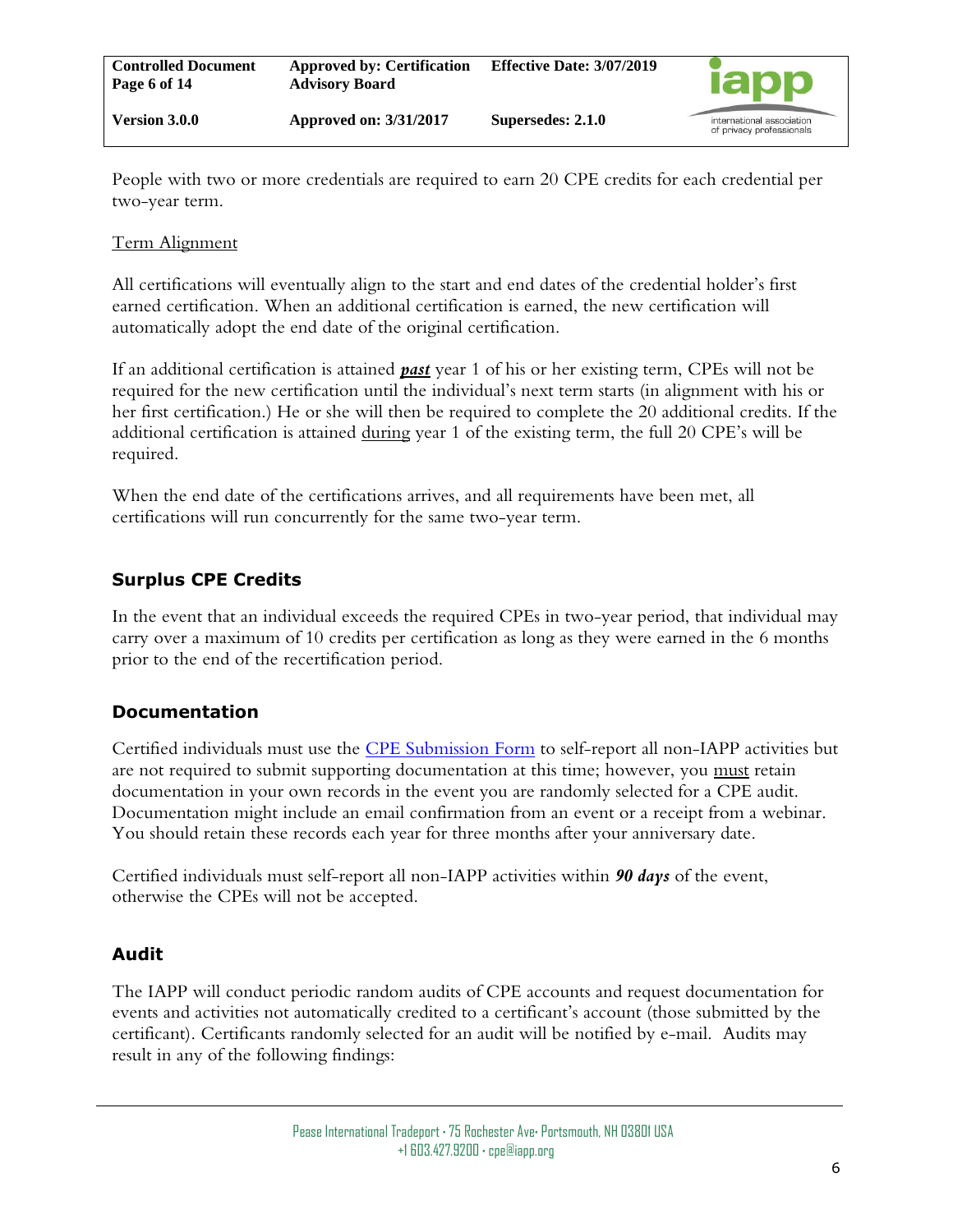- 1. Acceptable documentation and verification of CPE credit hours submitted.
- 2. Unacceptable documentation and request for further documentation. Such further documentation must be received by the IAPP with 30 days of the request.
- 3. CPE credit hours will be denied for either (a) unacceptable documentation or (b) failure to respond within the specified period, and the credit hours will be subtracted from the certificant's CPE account.

If, in the course of an audit or by any other means, the IAPP determines that a certificant has submitted CPE credit hours for activities in which he or she did not participate, the certificant's CIPP, CIPM or CIPT credential(s) will be immediately and permanently *revoked.*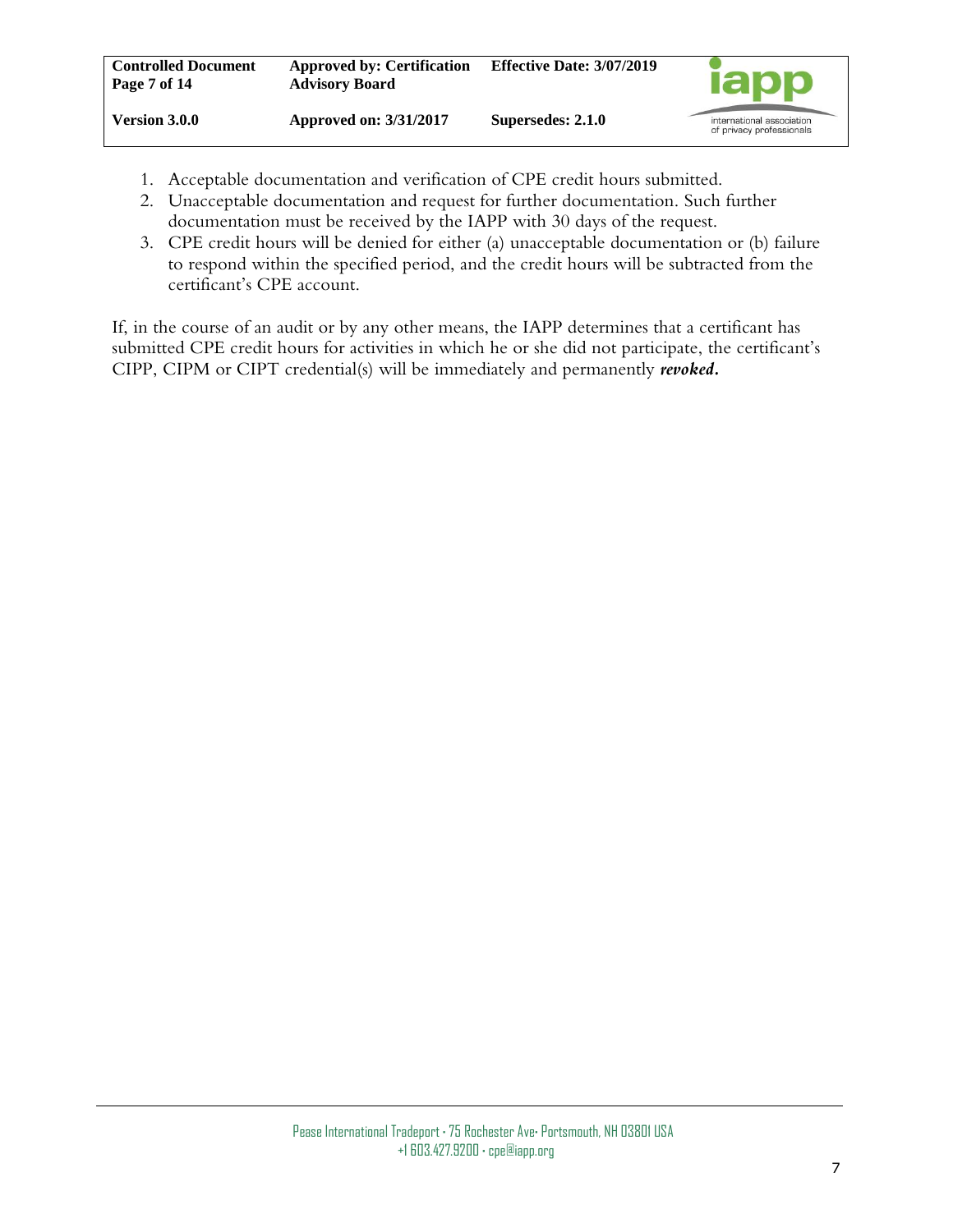# **Eligible Activities for Continuing Privacy Education Credit**

The following programs are eligible for CPEs. IAPP-certificants are responsible for reviewing the requirements for submitting credit for these programs. Please note, CPEs awarded for attending IAPP conferences, web conferences and Knowledge-Nets will be automatically applied to your IAPP certification account; you are not required to self-report for these activities.

#### • *ATTENDING IAPP CONFERENCES AND PARTNERED EVENTS = Up to 12 CPEs per event, per attendee*

Includes the Global Privacy Summit, Privacy. Security. Risk (Formerly Privacy Academy), IAPP Canada Privacy Symposium, IAPP Europe Data Protection Congress, IAPP Europe Data Protection Intensive, Practical Privacy Series and IAPP Asia Privacy Forum. If you hold multiple credentials, the maximum allowed credits for pre-conference workshops, privacy training and/or the main conference attended will be automatically applied to each designation you hold. *Note: IAPP conference attendees who become certified at that conference will be able to claim CPEs for that conference.*

#### • *IAPP LIVE AND RECORDED AUDIO/VIDEO PROGRAMS = 1 CPE per hour*

Awarded CPE credits from an IAPP web conference, live or recorded, will be automatically applied to your IAPP account within 24 hours of purchase. In the event that the audio conference phone line is used by multiple employees of the same organization (who also are IAPP-certified), each participating employee (other than the registered user) from that organization will need to complete and submit a CPE [Submission Form,](https://my.iapp.org/prog__submitceu) listing the name of the registered user, as soon after the audio conference as practicable.

#### • *SPEAKING OR PRESENTING AT AN IAPP EVENT OR ONLINE PROGRAM= 3 CPEs per hour of speaking/presenting for the first delivery of the presentation; 1 CPE per hour for redelivery of the same material.*

Awarded CPEs from speaking or presenting at an IAPP event or online program will be automatically applied for you to your IAPP account after the event has taken place.

#### • *ATTENDING NON-IAPP PRIVACY EVENTS OR ONLINE PROGRAMS= 1 CPE per hour, up to 12 CPEs per event, per attendee*

CPE credits are awarded to CIPP, CIPM and CIPT holders who attend events, forums and online programs that are provided by other organizations and agencies. For your convenience we have a listing of approved privacy training and activities available on our website (see <u>IAPP's [Industry Events](https://iapp.org/about/industry-events)</u> page or IAPP's [Approved CPE Providers](https://iapp.org/certify/cpe-providers) page).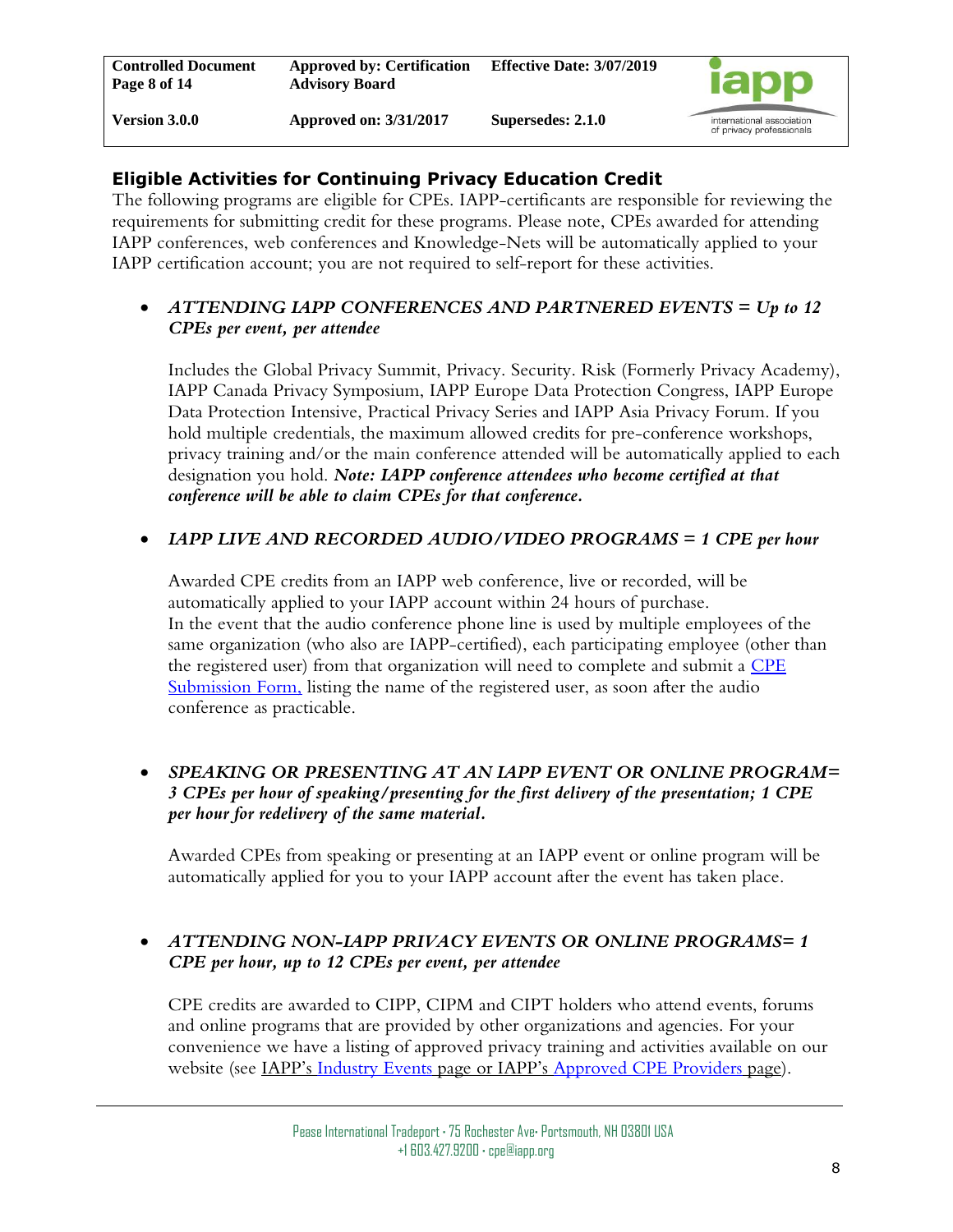

#### • *SPEAKING OR PRESENTING AT NON-IAPP EVENTS OR ONLINE PROGRAMS = 3 CPE per hour of speaking/presenting for the first delivery of the presentation; 1 CPE per hour for redelivery of the same material.*

CPE credits are awarded to CIPP, CIPM and CIPT holders who speak before an audience or present a program provided that such an appearance/presentation/course covers content in privacy and/or security.

The certificant should retain *one or more* of the following forms of documentation in the event of an audit: the program agenda, speaker profile and/or panel description.

#### • *IAPP KNOWLEDGE-NET MEETINGS = 1 CPE per hour per attendee*

In order to receive credits for IAPP Knowledge-Net, each IAPP-certified professional must sign the attendance sheet at the meeting. Awarded CPEs for attending an IAPP Knowledge-Net will be automatically applied to your IAPP account two weeks after the event has taken place.

• *IAPP CERTIFICATION TRAINING = 13 CPEs per program, per attendee* Includes both instructor-led and media-based training.

*Note: because CPE activities must be completed after initial certification, only existing CIPPs, CIPMs and CIPTs and those who certify at an IAPP conference after taking IAPP training at that conference are eligible for CPE credit for certification training.*

Only IAPP-certified individuals who are confirmed purchasers of the media-based training program will be awarded CPE credits. Please use the [CPE Submission Form](https://my.iapp.org/prog__submitceu) to report CPEs for media-based training.

### • *IAPP TRAINING FACULTY*: *1 CPE per session hour, max 16 CPEs per recertification period.*

IAPP training faculty will have CPEs automatically applied to their IAPP account after the training has taken place. Upon reaching the maximum allowed CPEs for training with the IAPP, no more CPE credits will be applied.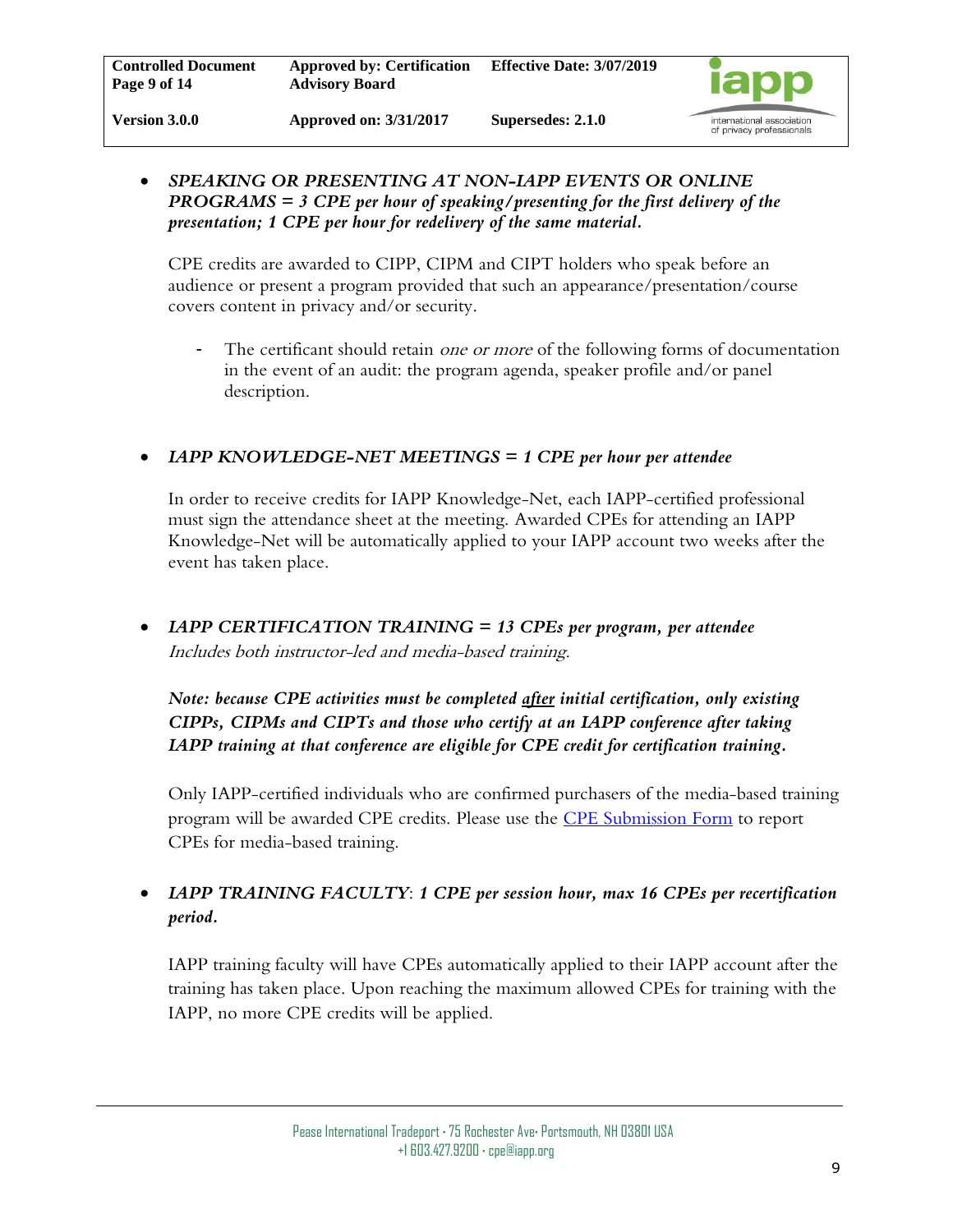

#### • *NON-IAPP PRIVACY TRAINING, INCLUDING WORKPLACE-REQUIRED PRIVACY TRAINING=1 CPE per hour for attendees and presenters*

Validated by proof of attendance or completion of an assessment.

• *PRIVACY-SPECIFIC READING MATERIALS = 1 CPE per 50 pages of text/max of 5 CPE credits per certification period*

Includes selections from the IAPP's Authoritative Resource List(s).

CPE credits are awarded to CIPP, CIPM and CIPT holders in recognition of reading efforts and self-study activities based on a formula where 1 CPE credit is awarded for every 50 pages of written text that is read by the applicant. For example, a 300-page book on data privacy laws is eligible for the maximum of 5 CPE credits.

#### • *IAPP WEBSITE CONTENT*

Certain IAPP website content of sufficient breadth and importance will be eligible for CPE credit. These eligible articles, studies, and white papers will be clearly tagged on the site with the designation(s) the content relates to, and the number of CPEs available.

#### • *PUBLISHED MATERIALS*

CPE credits are awarded to CIPP, CIPM and CIPT holders who produce publicly accessible writing on privacy or security. The published materials should be research-based and reflect privacy or security knowledge or the dissemination of privacy or security knowledge. Eligible examples include white papers, articles, newsletters and blogs. In the event of a CPE audit, a certified individual must provide access to the published materials.

- ➢ 1 CPE for an employer-issued newsletter
- $\geq 2$  CPEs for an article in an industry group publication
- $\triangleright$  3 CPE for an article in a publication of general circulation
- $\triangleright$  5 CPE for a law review article or book chapter
- ➢ 10 CPE for an entire book

#### • *ATTENDING ACADEMIC CLASSES IN PRIVACY = 3 CPEs per academic credit hour, up to 12 CPEs per class*

CPE credits are awarded to CIPP, CIPM and CIPT holders who successfully complete academic courses in privacy or security with a minimum C (or equivalent) grade. In the event of a CPE audit, the certificant must provide an official copy of the transcript issued by the academic institution.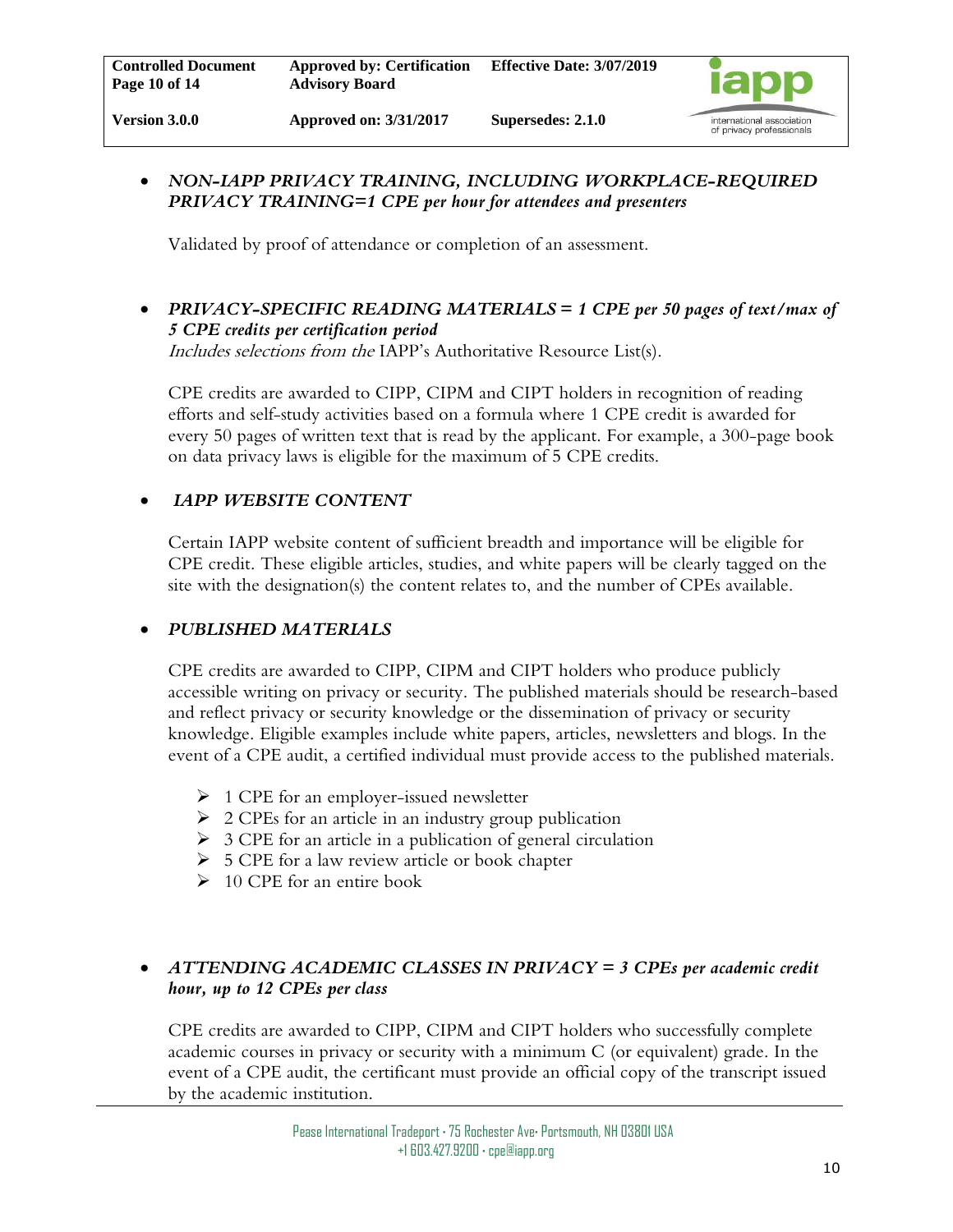

#### • *TEACHING ACADEMIC CLASSES IN PRIVACY = 3 CPEs per academic credit hour, up to 12 CPEs per class*

CPE credits are awarded to CIPP, CIPM and CIPT holders who teach a course of instruction provided that such an appearance/presentation/course covers content in privacy and/or security.

#### • *COACHING/MENTORING AN EMPLOYEE IN PRIVACY OR SECURITY=3 CPEs per mentoring relationship*

- In the event of a CPE audit, the certified individual will need to provide evidence supporting their coaching or mentoring arrangement.

#### **IAPP VOLUNTEER ACTIVITIES**

- *IAPP BOARD OF DIRECTORS AND CERTIFICATION ADVISORY BOARD PARTICIPATION* = *5 CPEs per year*
- *ALL OTHER IAPP ADVISORY BOARD PARTICIPATION* = *3 CPEs per year*

CPE credits are awarded to individuals who serve as a member of an IAPP board for a length of one full term. Credits will be *automatically* awarded in December for service performed during that year. Active participation in board meetings is required to qualify for full credit. Eligible boards are the, Certification Advisory Board, Education Advisory Board, Exam Development Boards, Publications Advisory Board, Canadian Advisory Board, and European Advisory Board

• *IAPP KNOWLEDGENET CHAIR = 3 CPEs per year per chairperson*

CPE credits are awarded to individuals who serve as a chairperson for IAPP KnowledgeNet locations. Credits will *automatically* be awarded in December for service performed during that year.

• *PROCTORING IAPP EXAMS=3 CPEs per proctoring session*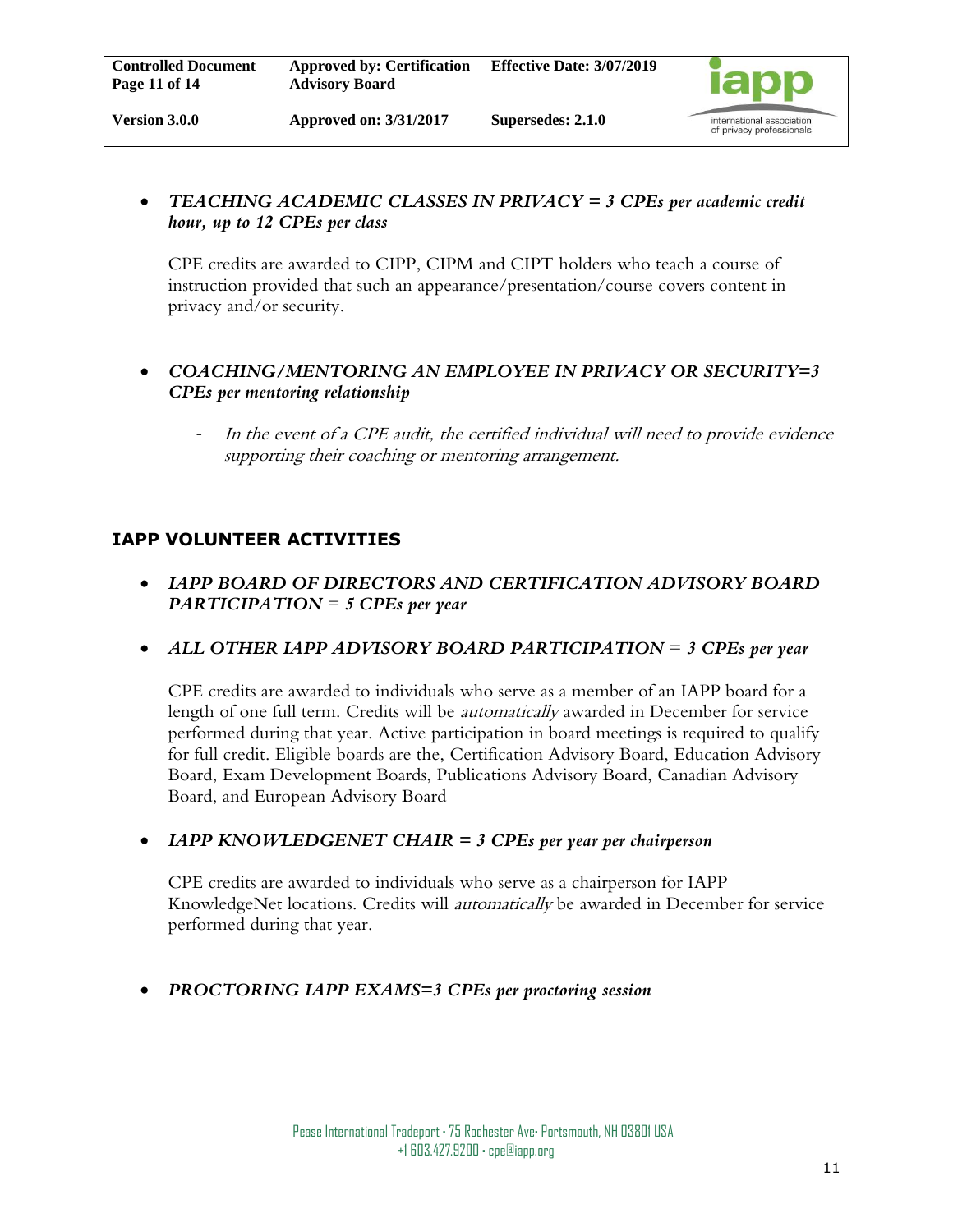# **Certification Disputes**

In the event of a dispute regarding certification status, CPE status or CPE credit value, concerned credential holders may contact the IAPP at  $\text{cpe}(\omega)$ iapp.org to resolve the matter informally. Formal complaints may be made by completing the [IAPP Complaint Submission Form](https://iapp.org/certify/forms/) within 30 days of the incident's occurrence and sending it to the IAPP Certification Operations Manager. The submission may be mailed, e-mailed or faxed. The submission shall include sufficient objective evidence to substantiate the claims and allow for a decision to be made and the appropriate action to be taken. The IAPP will acknowledge the complaint within 10-days of receipt, providing a description of the complaint process.

# **CPE Contact Information**

*Continuing Privacy Education Programs* IAPP Pease International Tradeport 75 Rochester Ave., Suite 4 Portsmouth, NH 03801 USA +1 603.427.9200 [cpe@iapp.org](mailto:cpe@iapp.org)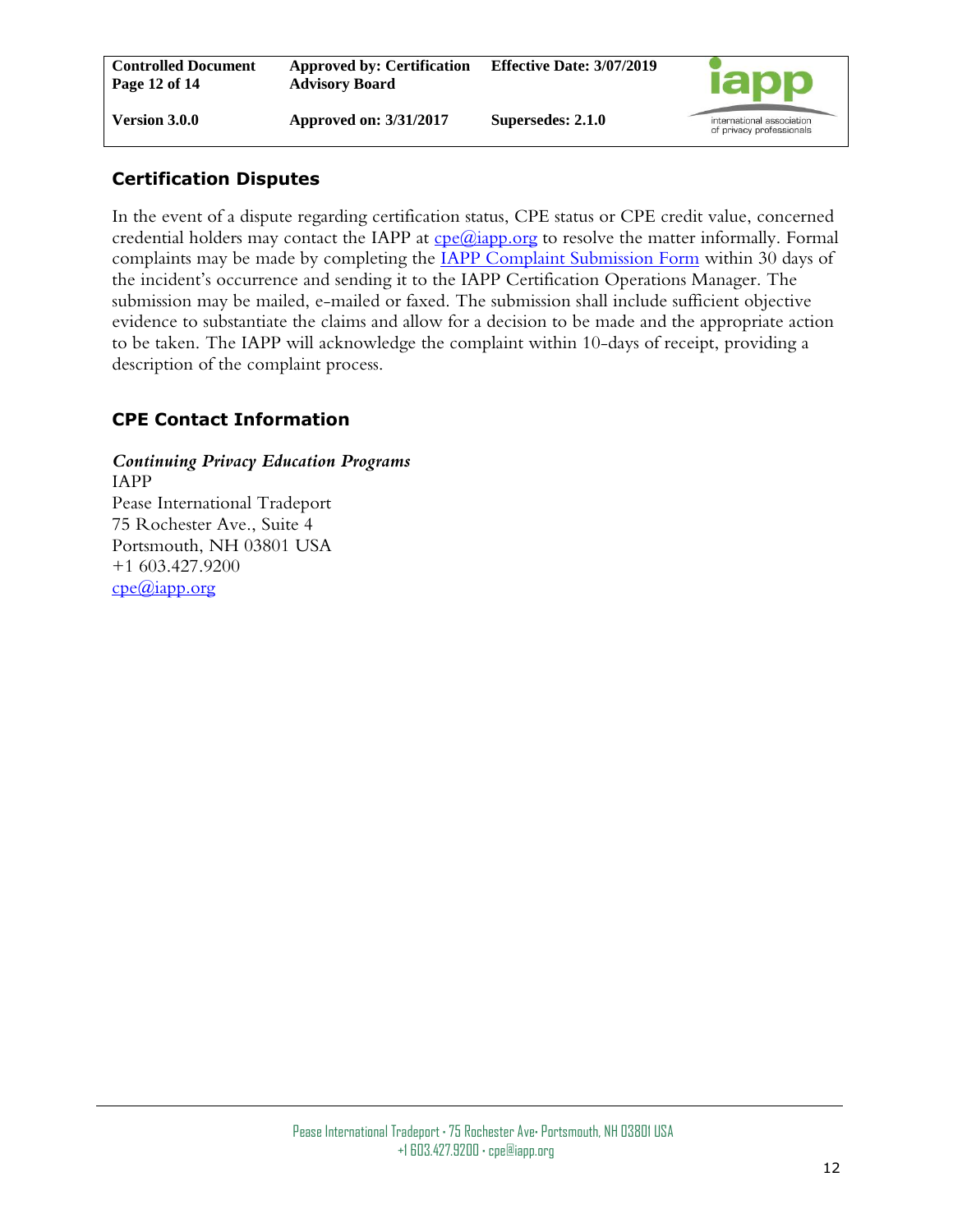# **CPE Credit Guide**

| Activity                                                 | Participant                             | Max                              | Speaker/Presenter/Teacher/A<br>uthor                                                                                                                         | Max            |
|----------------------------------------------------------|-----------------------------------------|----------------------------------|--------------------------------------------------------------------------------------------------------------------------------------------------------------|----------------|
| <b>IAPP-sponsored or</b><br>partnered events             | 1 CPE per hour                          | 12 per<br>event                  | 3 CPEs per hour of<br>speaking/presenting for the<br>first delivery of the<br>presentation; 1 CPE per hour<br>for redelivery of the same<br>material.        | 12 per<br>term |
| Privacy events not<br>hosted or sponsored by<br>the IAPP | 1 CPE per hour                          | 12 per<br>event                  | 3 CPEs per hour of<br>speaking/presenting for the<br>first delivery of the<br>presentation; 1 CPE per hour<br>for redelivery of the same<br>material.        | 12 per<br>term |
| Reading                                                  | 1 CPE per 50<br>pages                   | 5 per<br>certification<br>period |                                                                                                                                                              |                |
| Podcasts or Web<br>Conferences                           | 1 CPE per hour                          |                                  | 3 CPEs per hour of<br>speaking/presenting for the<br>first delivery of the<br>presentation; 1 CPE per hour<br>for redelivery of the same<br>material.        |                |
| Academic coursework<br>in Privacy                        | 3 CPEs per<br>academic credit<br>hour   | 12 per term                      | 3 CPEs per academic credit<br>hour                                                                                                                           |                |
| <b>IAPP</b> Certification<br><b>Training</b>             | 13 CPEs per<br>program, per<br>attendee | 13 per term                      | 1 CPE per hour of teaching<br>for first delivery/1 CPE per<br>hour for re-delivery                                                                           | 16 per<br>term |
| Non-LAPP Privacy<br><b>Training</b>                      | 1 CPE per hour                          | 13 per term                      | 1 CPE per hour of teaching<br>for first delivery/1 CPE per<br>hour for re-delivery                                                                           | 16 per<br>term |
| Workplace-required<br>Privacy Training                   | 1 CPE per hour                          | 13 per term                      | 1 CPE per hour of teaching<br>for first delivery/1 CPE per<br>hour for re-delivery                                                                           | 16 per<br>term |
| <b>Published materials</b>                               |                                         |                                  | 1 CPE for an<br>employer-issued<br>newsletter<br>2 CPEs for an article<br>in an industry group<br>publication<br>3 CPE for an article<br>in a publication of |                |